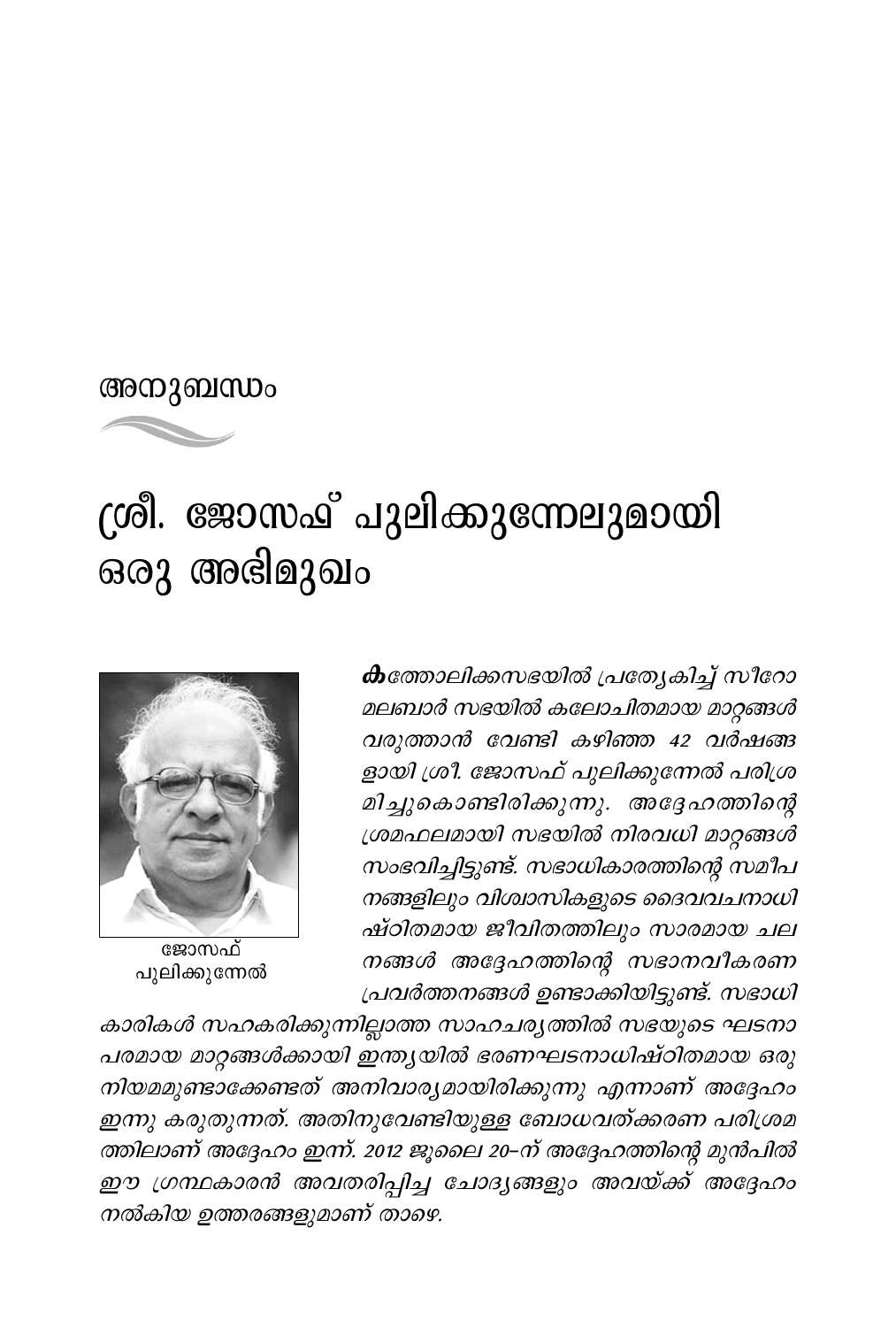കഴിഞ്ഞ 42 വർഷത്തെ സാറിന്റെ ജീവിതം കേരള നസ്രാണി | സഭയുടെ ചരിത്രവും പാരമ്പര്യങ്ങളും സാധാരണ വിശ്വാസികളെ പഠിപ്പിക്കാനും പ്രബുദ്ധരാക്കാനും പുറമേ സഭാ മേലധികാരികളുടെ ദുഷ്പ്രവർത്തനങ്ങളെ വിമർശിക്കാനും വേണ്ടി ചെലവഴിച്ചു എന്നാണ് ഞാൻ കരുതുന്നത്. സാറിന്റെ ഈ ഭഗീരഥപ്രയത്നം വേണ്ടവിധത്തിൽ ഫലം പുറപ്പെടുവിക്കുന്നുണ്ടോ?

ഉത്തരം : 42 വർഷമായി ഞാൻ സഭാനവീകരണ യജ്ഞത്തിൽ മനസൂന്നി പ്രവർത്തിക്കുകയായിരുന്നു. സഭാസമൂഹത്തിൽ ഇത് എന്തു മാറ്റം വരുത്തി എന്നു ചോദിച്ചാൽ വളരെയധികം മാറ്റങ്ങൾ വന്നു എന്നാണ് എനിക്കു തോന്നുന്നത്. ഒരു മതസമൂഹത്തിൽ പെട്ടെന്ന് മാറ്റം ഉണ്ടാക്കുക എളുപ്പമല്ല. കാരണം മതസമൂഹത്തിന്റെ ഘടനയിൽ വിശ്വാസവും പാരമ്പര്യവുമെല്ലാം സുപ്രധാനമായ ഘടകങ്ങളാണ്. ഇന്നലെവരെ വിശ്വസിക്കുകയും അനുഷ്ഠിക്കുകയും ചെയ്ത കാര്യങ്ങൾ പെട്ടെന്ന് മാറ്റാൻ മനുഷ്യന് വിഷമമാണ്. കാരണം മുമ്പേപോകുന്ന പശുവിന്റെ പിമ്പേ പോകുന്നതാണ് എളുപ്പം. വഴിമാറി ചവിട്ടാൻ മനസ്സ് അനുവദിക്കുകയില്ല. ബൗദ്ധികവും ചിന്താപരവുമായ ഒരു മാറ്റം സമൂഹത്തിലാകെ സൃഷ്ടിച്ചെങ്കിൽ മാത്രമേ സമൂഹത്തെ പുത്തൻ ചാലിലേക്ക് നയിക്കാനാകൂ.

ശ്രീനാരായണഗുരു 1888-ലാണ് അരുവിപ്പുറത്ത് യാതൊരു പ്രകടനാ ത്മക പരിപാടികളുമില്ലാതെ അർധരാത്രിയിൽ ശിവപ്രതിഷ്ഠ നടത്തിയത്. തുടർന്ന് ഹൈന്ദവ മതസമൂഹത്തിൽ ഉണ്ടായ മാറ്റം വളരെ വലുതാ യിരുന്നു. ശ്രീനാരായണഗുരു മരിക്കുന്നത് 1928 ലാണ്. ക്ഷേത്രപ്രവേശന വിളംബരം 1936 നവംബർ 12-ാം തീയതിയായിരുന്നു. ഈ മംഗള മുഹൂർത്തം കാണാൻ ശ്രീനാരായണഗുരു ജീവിച്ചിരുന്നില്ല.

എന്തെങ്കിലും വ്യക്തിപരമായ നേട്ടത്തിനായിരുന്നില്ല ശ്രീനാരായണ ഗുരു ഹൈന്ദവമതനവീകരണത്തിനായി പ്രവർത്തിച്ചിരുന്നത്. 'തൊട്ടു കൂടായ്മയും തീണ്ടിക്കൂടായ്മയും' നിലനിന്നിരുന്ന ഹിന്ദുമത സമൂഹ ത്തെ മാറ്റി മറിച്ചത് ചട്ടമ്പിസ്വാമികൾ, ശ്രീനാരായണഗുരു, വാഗ്ഭടാനന്ദൻ, വൈകുണ്ഠസ്ഥമി മുതലായവർ ഹിന്ദുമതതത്വങ്ങളെ ജനങ്ങളുടെ മുമ്പിൽ നിരത്തിവെച്ച് പൊതുസമൂഹത്തെ ബോധ്യപ്പെടുത്തിയപ്പോ ഴാണ്. സമൂഹപരിവര്ത്തനത്തെക്കുറിച്ച് സ്ഥ്നം കാണുന്നവർ അത് സാധിതപ്രായമാകുംവരെ ജീവിച്ചിരിക്കണമെന്നില്ല. മാറ്റങ്ങൾ സാവധാന ത്തിലാണ് ഉണ്ടാകുക.

സഭയിലും മാറ്റങ്ങളുടെ അനേകം അടയാളങ്ങൾ ഞാൻ കാണുന്നു. 1975-ൽ ഓശാന<sup>്</sup> ആരംഭിക്കുമ്പോൾ ബൈബിൾ കത്തോലിക്കർക്ക് വിലക്കപ്പെട്ട ഒരു കനിയായിരുന്നു. ഓശാന ബൈബിൾ പ്രസിദ്ധീകരിച്ച തിനുശേഷമാണ് വിശ്വാസത്തിന്റെ ആധാരശിലയായി ബൈബിളിനെ സഭാംഗങ്ങൾ കാണാൻ തുടങ്ങിയതും വായിക്കാൻ തുടങ്ങിയതും. ഇപ്പോൾ എല്ലാ വീടുകളിലും ബൈബിളുണ്ട്. യേശുവിന്റെ പ്രബോധനം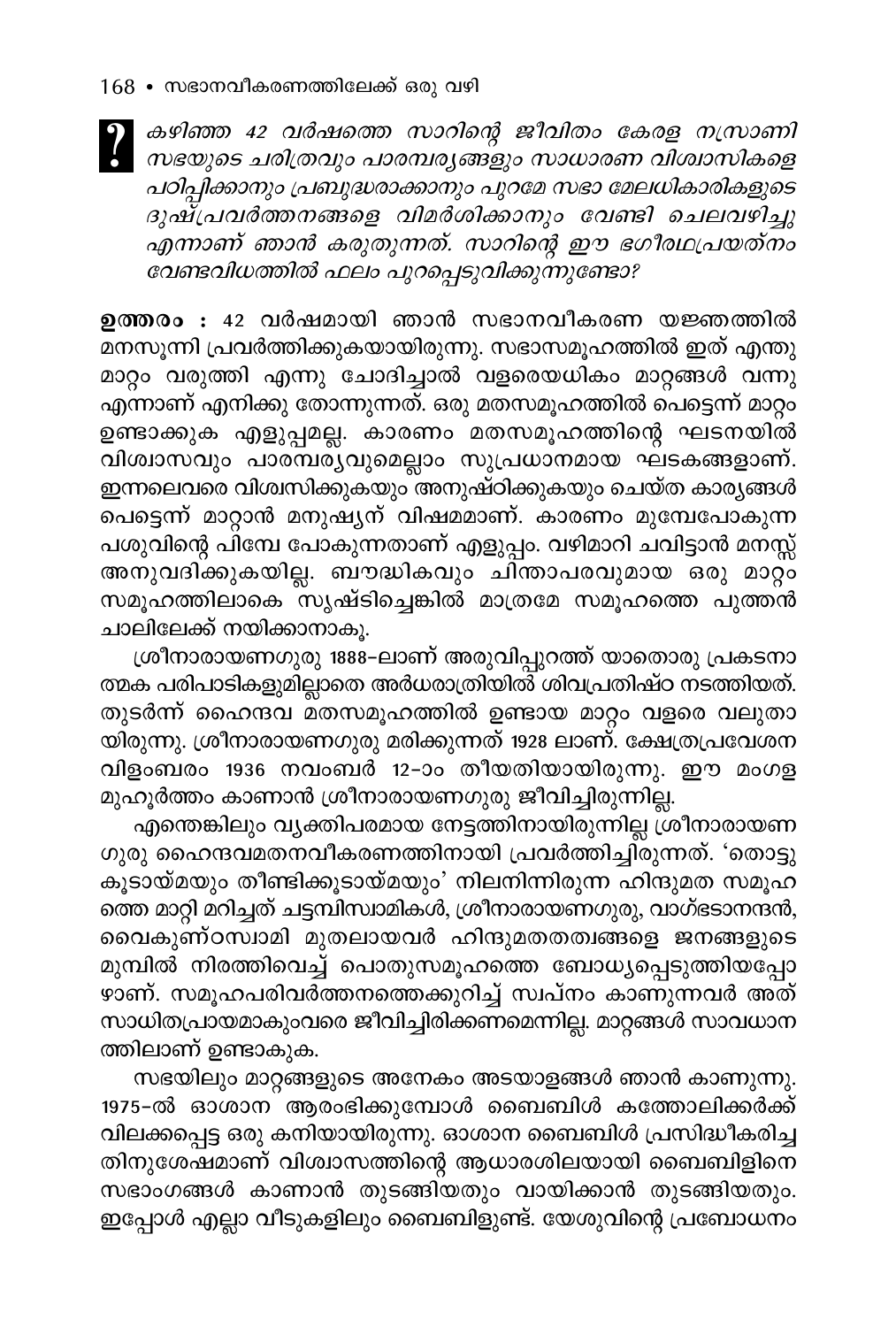എന്ന വ്യാജേന പുരോഹിതർ പറഞ്ഞതെല്ലാംതന്നെ ഭോഷ്കാണെന്ന് ജനങ്ങൾ മനസ്സിലാക്കുന്നു. ഒന്നാമനാകാൻ ആഗ്രഹിക്കുന്നവൻ എല്ലാവ രുടെയും ദാസനാകണമെന്നുള്ള യേശുവിന്റെ കല്പന തമസ്കരിച്ചു കൊണ്ട് 'ഹിസ് ഹോളിനസും', 'ഹിസ് എമിനൻസും', 'ഹിസ് ഗ്രെയ്സും', 'ഹിസ് ലോർഡ്ഷിപ്പു'മെല്ലാം അധികാരം ഭരിക്കുകയാണ് എന്ന് ഇന്ന് വിശ്വാസികൾ മനസ്സിലാക്കിക്കഴിഞ്ഞു. ഇതിനെതിരെ അനേകരുടെ മനസ്സ് നിശ്ശബ്ദമായി പ്രതികരിക്കാൻ തുടങ്ങിയിട്ടുണ്ട്. അസ്വസ്ഥമായ ഒരു അന്ത്രീക്ഷമാണ് ഇന്ന് സഭയിലുള്ളത്. ആദ്യം ഞാൻ ഒറ്റക്കായിരു ന്നെങ്കിലും ഇന്ന് അനേകർ സഭാ നവീകരണത്തിനായി രംഗത്തുണ്ട്. എന്തിന് പുരോഹിതർവരെ സഭയിൽ മാറ്റം ഉണ്ടായേ മതിയാകൂ എന്ന് പരസ്യമായി വാദിക്കാൻ ആരംഭിച്ചു കഴിഞ്ഞു. അതുകൊണ്ട് ഇന്ന് അല്ലെങ്കിൽ നാളെ യേശുവിന്റെ കല്പന അനുസരിച്ചുള്ള ഒരു സഭയായി ഇന്ത്യയിലെ സഭ പരിവർത്തന്പ്പെടും എന്നതിന് എനിക്ക് സംശയമില്ല. 1918-ൽ രൂപം കൊടുത്ത കാനോൻ നിയമത്തിന്റെ അടിത്ത്റ വ്യാജരേഖകളാണെന്ന് ഇന്ന് വിശ്വാസികൾ മനസ്സിലാക്കുന്നു. ഒരു കാലത്ത് പുരോഹിതർ വിശ്വാസികളുടെമേൽ അധികാരം ഭരിക്കുന്നതിന് ഉപയോഗിച്ച വജ്രായുധം കാനോൻ നിയമമായിരുന്നു. ഇന്ന് ഈ കാനോൻ നിയമം വെറും 'കൂനൻ നിയമം' ആണെന്നേ വിശ്വാസികൾ കരുതുന്നുള്ളൂ.

ഇന്നലെകളിൽ, ഒരു വിശ്വാസിയുടെ ജീവിതത്തിലെ പ്രധാന കർമങ്ങൾ നടത്താൻ പുരോഹിതനെ അവകാശമുണ്ടായിരുന്നുള്ളൂ. …………<br>ഇന്നലെകളിൽ മരിച്ചടക്ക്, വിവാഹം മുതലായ സാമൂഹൃക്ർമങ്ങൾ പുരോഹിതരുടെ കല്പനപ്രകാരം മാത്രമേ നടക്കുമായിരുന്നുള്ളൂ. ഇതിനെ ധിക്കരിച്ചുകൊണ്ട് കുറവിലങ്ങാട് ശ്രീ. വി.കെ. കുര്യന്റെ മൃതദേഹം പൂർണമായ ജനപിന്തുണയോടെ ഞാൻ പള്ളിസിമിത്തേരി യിൽ അടക്കിയപ്പോൾ പുരോഹിതർ വിശ്വാസികളുടെമേൽ കെട്ടിവെച്ച ഒരു വലിയ കൈയാമം സ്വയം മുറിഞ്ഞുപോയി. ഇന്ന് 'കൂനൻ നിയമം' ചൂണ്ടിക്കാട്ടി മരണാവസരത്തിൽ പുരോഹിതർക്ക് ആരെയും ഭയപ്പെടു ത്താനാകില്ല.

വിവാഹ്ത്തിലെ കാർമികർ വിവാഹിതരാകുന്ന സ്ത്രീപുരുഷന്മാ രാണ്. പക്ഷേ അച്ചന്മാർ ഇതൊന്നും വിശ്വാസികളെ മനസ്സിലാക്കാൻ അനുവദിക്കുകയില്ല. അച്ചന്റെ കാർമികത്വത്തിലാണ് വിവാഹം നടക്കുന്ന തെന്ന തെറ്റിദ്ധാരണ വിശാസികളിൽ സൃഷ്ടിച്ചു. വിവാഹത്തിന് അച്ചൻ ഒരു മുഖ്യ സാക്ഷിമാത്രമാണ്. പാലായിൽ രണ്ട് ഇടവകകളിൽ കാനോൻ നിയമം അനുസരിച്ച് ഞാൻ മുഖ്യ സാക്ഷിയായി വിവാഹം നടത്തി. പിന്നീട് കല്യാണം മുടക്കാൻ അച്ചനും മെത്രാനും ധൈര്യം ഉണ്ടായില്ല. നമ്മുടെ വിശ്വാസം മെത്രാനിലും അച്ചനിലുമല്ല. മറിച്ച് യേശുവിലാണെന്ന സത്യം വിശ്വാസികൾ മനസ്സിലാക്കികൊണ്ടിരിക്കുകയാണ്. സമ്പത്തും അധികാരവും സ്ഥാപനങ്ങളും കൈയടക്കിവെച്ചുകൊണ്ട് എക്കാലവും യഥേഷ്ടം വിശ്വാസികളെ ഭരിക്കാൻ കഴിയുമെന്നുള്ള മൂഢചിന്തയിൽ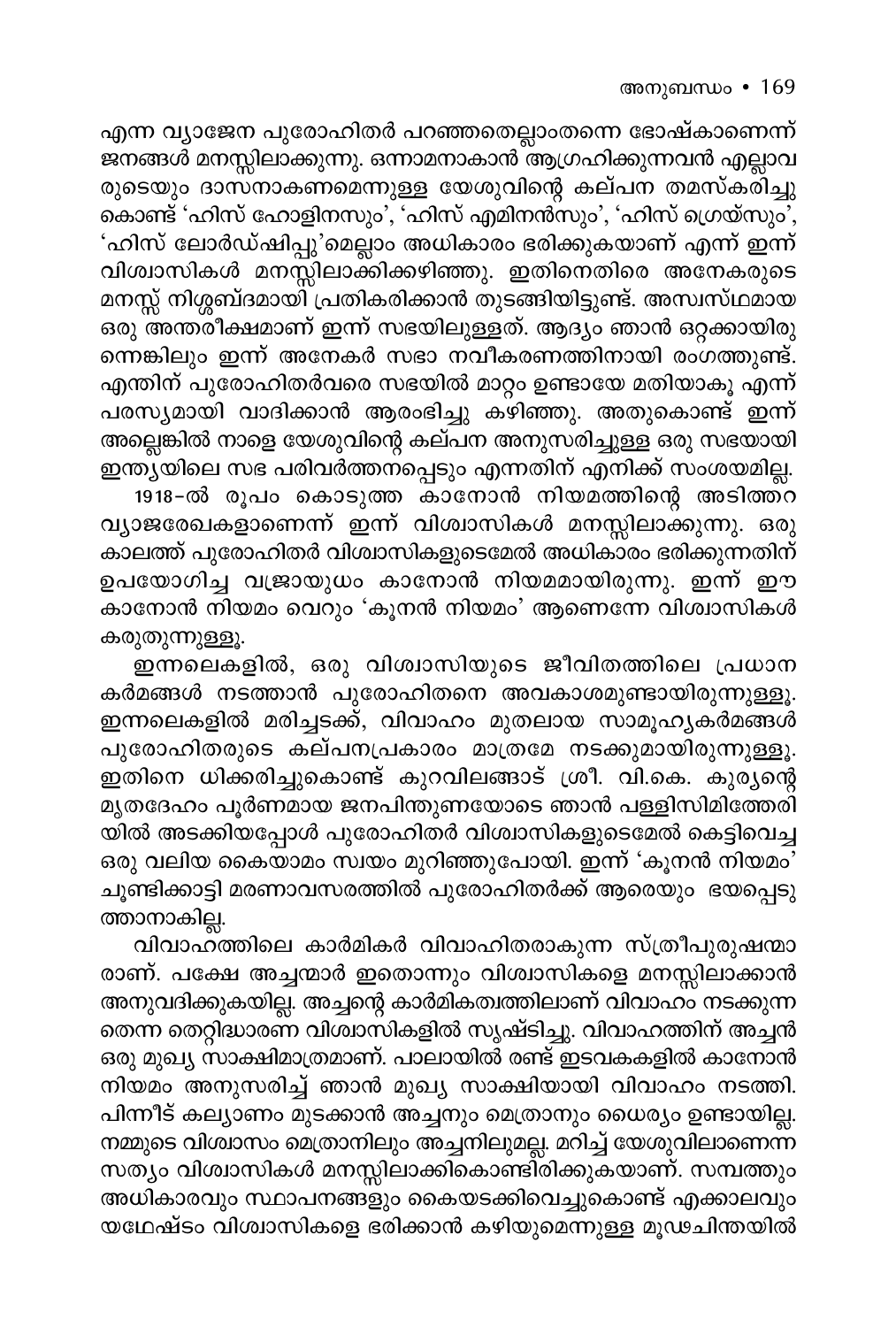നിന്ന് കാണെക്കാണെ പുരോഹിതർ വിമോചിതരായിക്കൊണ്ടിരിക്കുന്നു. ജനങ്ങളാകട്ടെ ഇന്നലത്തെപ്പോലെ ഓച്ഛാനിച്ച് പുരോഹിത നിർദേശങ്ങൾ<br>കാത്ത് തത്തലാള് തീകിലേച്ചം കാത്ത് തങ്ങളുടെ ജീവിതത്തെ ക്രമീകരിക്കുന്നുമില്ല. ഓച്ഛാനിച്ചുനിന്ന് പുരോഹിത കരങ്ങളിൽനിന്ന് അവിഹിതമായി അവകാശങ്ങൾ നേടിയെടു ക്കുന്നവർവരെ പുറത്തിറങ്ങിയാൽ പറയുന്നത് പുരോഹിതരുടെ ചൂഷണ ത്തെക്കുറിച്ചാണ്. ഇതിനർഥം എല്ലാ പുരോഹിതരും അത്തരക്കാരാണെ ന്നല്ല. പക്ഷേ ഇന്ന് പുരോഹിതശ്രേണിയിൽ നന്മയുടെ മുഖമുള്ളവർ വളരെ വിരളം മാത്രം.

പുരോഹിത കല്പന വിശ്വാസികൾ പാലിക്കാൻ തയ്യാറാകുന്നില്ല എന്നതിന്റെ ഉത്തമസാക്ഷ്യമാണ് ജനനനിയന്ത്രണം സംബന്ധിച്ച് മെത്രാൻ ഭാഷ്യത്തോടുള്ള വിശ്വാസികളുടെ പ്രതികരണം. ഇന്ന് കത്തോ ലിക്ക ഭവനങ്ങളിൽ മൂന്ന് കുട്ടികളിൽ കൂടുതൽ വളരെ വിരളമാണ്. അച്ചന്മാർ ജനനനിയന്ത്രണത്തെക്കുറിച്ച് ഘോരഘോരം പ്രസംഗിക്കു മ്പോഴും വിശ്വാസികൾ അതുകേട്ട് ഉള്ളിൽ ചിരിച്ച് തങ്ങൾക്കിഷ്ടമുള്ളതു പോലെ കിടക്കയിൽ പ്രവർത്തിക്കുന്നു. മെത്രാന്മാർ അടുത്തയിടെ സുശക്തമായി രംഗത്തിറങ്ങി മദ്യവർജനത്തെക്കുറിച്ച് പ്രസംഗിക്കുകയും പ്രബോധിപ്പിക്കുകയും ചെയ്തു. ഇതൊന്നും ആരും കേൾക്കുന്നില്ല. ഓരോ വർഷവും മദ്യത്തിന്റെ ഉപ്ഭോഗം വർധിച്ചുകൊണ്ടിരിക്കുകയാണ്. ഈ അടുത്തയിടെ എന്റെ ഒരു സുഹൃത്ത് പറഞ്ഞു ഇപ്പോൾ ജനങ്ങൾ കൂടുതൽ മദ്യം കഴിക്കുന്നത് മെത്രാന്മാരുടെ അനാവശ്യ ഇടപെടലു കളോടുള്ള പ്രതിഷേധമാണെന്ന്. അതാണ് സത്യമെന്ന് എനിക്കും തോന്നുന്നു.

ക്ഷേത്ര പ്രവേശന വിളംബരത്തിന്റെ ഒരു ഭാഗം ഇവിടെ ഉദ്ധരിക്കട്ടെ. "നമ്മുടെ മതത്തിന്റെ പരമാർത്ഥതയും സുപ്രമാണതയും ഗാഢമായി ബോദ്ധ്യപ്പെട്ടും ആയതു ദൈവികമായ അനുശാസനത്തിലും സർവവ്യാപ -------<sub>-</sub>,<br>കമായ സഹിഷ്ണതയിലുമാണ് അടിയുറച്ചിരിക്കുന്നതെന്നു വിശ്വസിച്ചും അതിന്റെ പ്രവർത്തനത്തിൽ അതു ശതവർഷങ്ങളായി കാലപ്രി വർത്തനത്തിന് അനുയോജിച്ചു പോന്നുവെന്നു ധരിച്ചും നമ്മുടെ ഹിന്ദു പ്രജകളിൽ ആർക്കുംതന്നെ അവരുടെ ജനനമോ ജാതിയോ സമുദായമോ .<br>കാരണം ഹിന്ദുമതവിശ്വാസത്തിന്റെ ശാന്തിയും സാന്ത്വനവും നിഷേധി ക്കപ്പെടാൻ പാടില്ലെന്നുള്ള ഉത്കണ്ഠയാലും നാം തീരുമാനിക്കുകയും ഇതിനാൽ പ്രഖ്യാപനം ചെയ്യുകയും നിയോഗിക്കുകയും ആജ്ഞാപി ക്കുകയും ചെയ്യുന്നതെന്തെന്നാൽ..." (കേരള ചരിത്രം, എ. ശ്രീധര മേനോൻ, പേജ് 384).

ക്ഷേത്രപ്രവേശന വിളംബരം ഒരു നിയമത്തിലൂടെയാണ് നടപ്പിലാ ക്കിയത്. ഇന്ന് "നമ്മുടെ മതത്തിന്റെ (ക്രിസ്തുമതത്തിന്റെ) പരമാർഥ തയും സുപ്രമാണതയും ഗാഢമായി ബോധ്യപ്പെട്ട് ആയതു ദൈവികമായ അനുശാസനത്തിലും സർവവ്യാപകമായ സഹിഷ്ണതയിലുമാണ് അടിയുറച്ചിരിക്കുന്നതെന്നു വിശ്വസിച്ച്" നിയമം നിർമിക്കാൻ ക്രൈസ്തവർ ഗവൺമെന്റിനെ പ്രേരിപ്പിക്കണം. നിയമത്തിലുടെ മാത്രമേ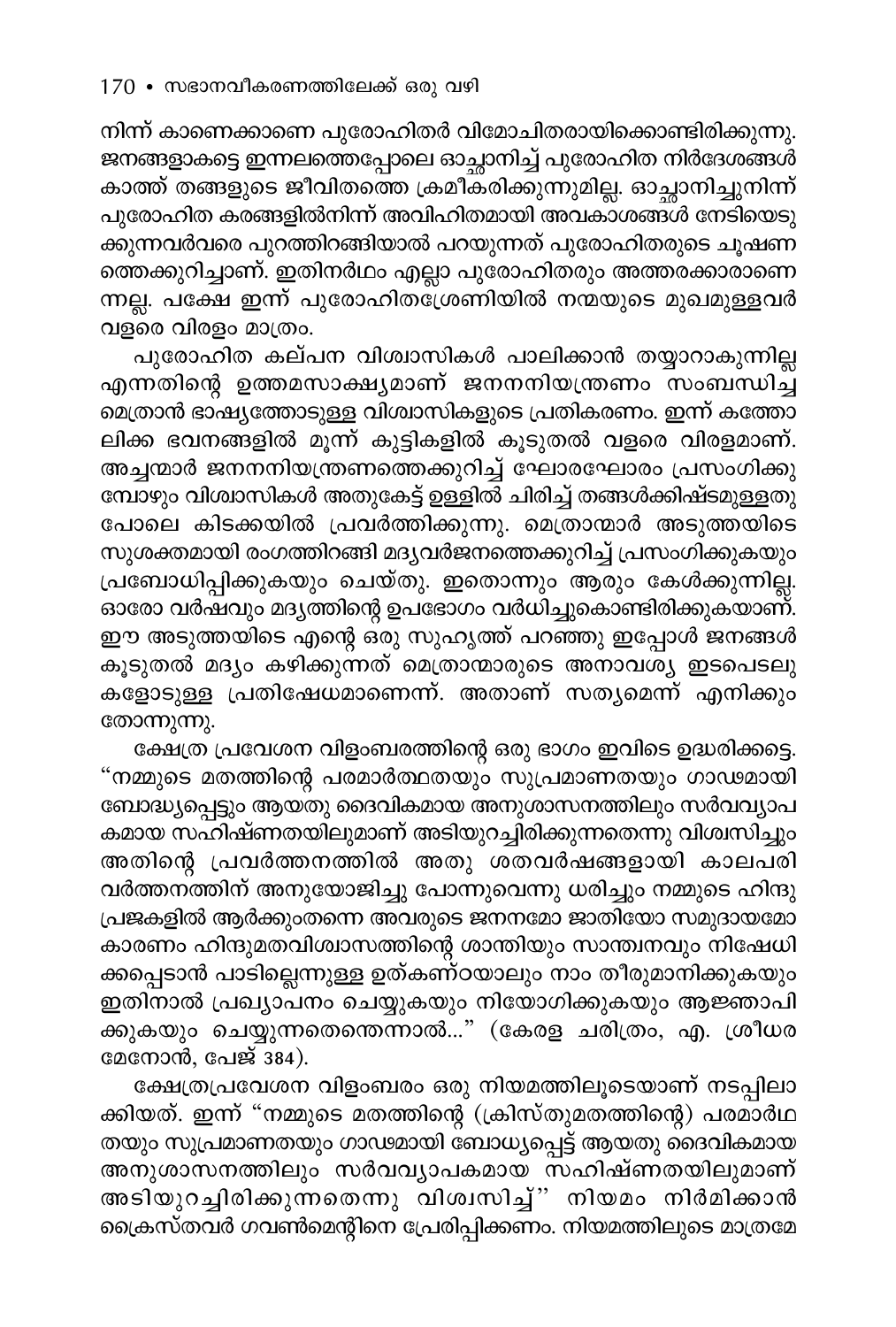## അനുബന്ധം • 171

ഇന്ന് സഭയ്ക്കുള്ളിൽ നടമാടുന്ന പുരോഹിതധാർഷ്ട്യം അവസാനിപ്പി ക്കാനാകൂ. ക്ഷേത്രപ്രവേശന വിളംബരം ഇല്ലായിരുന്നുവെങ്കിൽ, ഇന്ത്യൻ ഭരണഘടന ഇല്ലായിരുന്നുവെങ്കിൽ ഇന്നും അടിമജനത അടിമകളായി ത്തന്നെ കഴിയുമായിരുന്നു. നമ്മുടെ നവീകരണത്തിനുവേണ്ടിയുള്ള ഈ പോരാട്ടം വിജയപ്രാപ്തിയിൽ എത്തണമെങ്കിൽ ഗവൺമെന്റിനെ ക്കൊണ്ട് നിയമം നിർമ്മിച്ചേ മതിയാകൂ. ആ നിയമനിർമാണത്തിന്റെ ആവശ്യകതയെക്കുറിച്ച് ഇന്ന് വിശ്വാസികൾ മനസ്സിലാക്കിക്കൊണ്ടിരിക്കു കയാണ്. നവീകരണ പ്രസ്ഥാനങ്ങൾ ഒട്ടും പരാജയമല്ല വിജയം തന്നെ യാണ്. കാലത്തിന്റെ തികവിൽ മാർതോമാ മാർഗവും വഴിപാടും നമ്മുടെ നിയമമായി ലഭിക്കാൻ നമുക്ക് ഒന്നിച്ച് പ്രവർത്തിക്കാം. അങ്ങനെ നിയമമായി കിട്ടണമെങ്കിൽ അതിനുവേണ്ടിയുള്ള പ്രചാരണം ആവശ്യ മാണ്. ഈ ആവശ്യം മുന്നോട്ടുവെച്ച് പല പ്രസ്ഥാനങ്ങളും പ്രവർത്തിക്കു ന്നുണ്ട്. അവരെ സാമ്പത്തികമായി സഹായിക്കാൻ വിശ്വാസികൾ തയ്യാറാകണം. അരുവിത്തുറ പെരുന്നാൾ ഏറ്റുകഴിക്കുന്നതിന് ചെലവാ ക്കുന്ന പണമുണ്ടെങ്കിൽ തീർച്ചയായും കേരളം മുഴുവൻ ഈ ആവശ്യം മുൻനിർത്തി പ്രചരണം നടത്താൻ യുവാക്കൾ തയ്യാറാണ്. ജോയിന്റ് ക്രിസ്ത്യൻ കൗൺസിൽ, നവീകരണപ്രസ്ഥാനം, ക്രിസ്ത്യൻ ഫെഡറേ ഷൻ എന്നിങ്ങനെ പല സംഘടനകൾ ഈ രംഗത്ത് പ്രവർത്തിക്കുന്നുണ്ട്.

| നമ്മുടെ പൂർവികർ നമ്മുടെ തനിമയാർന്ന മാർതോമായുടെ മാർഗ<br>| വും വഴിപാടും കണ്ണിലെ കൃഷ്ണമണിപോലെ കാത്തുസൂക്ഷി ക്കാൻ പരിശ്രമിച്ചിരുന്നു, കൊളോണിയൽ വേഴ്ച ഉണ്ടായിരുന്ന കാലത്തും. വിശ്വാസികൾ ഇന്ന് എന്തുകൊണ്ടാണ് വെറും നിഷ്ക്രിയരായി നിലനില്ക്കുന്നത്?

ഉത്തരം : ഇവിടെ ക്രൈസ്തവർ ഒരു ചെറിയ ന്യൂനപക്ഷമാണ്. ആ \_<br>ന്യൂനപക്ഷത്തെ നയിക്കാൻ പുരോഹിതർക്കു മാത്രമേ കഴിയൂ എന്ന് വിശ്വാസികൾ വിശ്വസിച്ചു. പ്രത്യേകിച്ചും സ്വാതന്ത്ര്യ പ്രാപ്തിക്കുശേഷം. അതിൽ തെറ്റു പറയാനില്ല. ഇതിനു കാരണം, നമ്മുടെ മുൻകാല വൈദികർ ജനങ്ങളോട് ഒത്തുനിന്ന് ജനതാത്പര്യത്തിന് അനുസരിച്ച് പ്രവർത്തിച്ചവരായിരുന്നു. സുദീർഘമായ പോരാട്ടത്തിനുശേഷം ഏതദ്ദേശീയ മെത്രാന്മാർ സ്ഥാനാരോഹണം ചെയ്തപ്പോൾ മുതലാണ് നമ്മുടെ കെടുതി ആരംഭിക്കുന്നത്. ലൂയിസ് പഴേപറമ്പിലും മാത്യു മാക്കിലുമെല്ലാം 'ചെങ്കെട്ടന്മാരാ'യി (പ്രഫ. പി. വി. ഉലഹന്നൻ മാപ്ലയോടു കടപ്പാട്) സിംഹാസനാരൂഢരായപ്പോൾ ഈ സഭയുടെ ്പൂർവ പാര്മ്പര്യത്തെ വിസ്മരിച്ചു. 1905-ൽ ഇവർ പ്രസിദ്ധീകരിച്ച ദെക്രെത്ത് എന്ന നിയമാവലി തികച്ചും പാശ്ചാത്യ മോഡലിൽ ക്രോഡീകരിച്ച തായിരുന്നു. വെളുത്ത മെത്രാന്മാർ ഇരുന്ന കസേരയിൽ കറുത്ത മെത്രാന്മാർ ഇരുന്നപ്പോൾ അവരെ നമ്മുടെ പൂർവികർ വിശ്വസിച്ചു. അവരാകട്ടെ പാശ്ചാതൃസഭയുടെ ദല്ലാളന്മാരായിരുന്നു. ഭക്തിയുടെ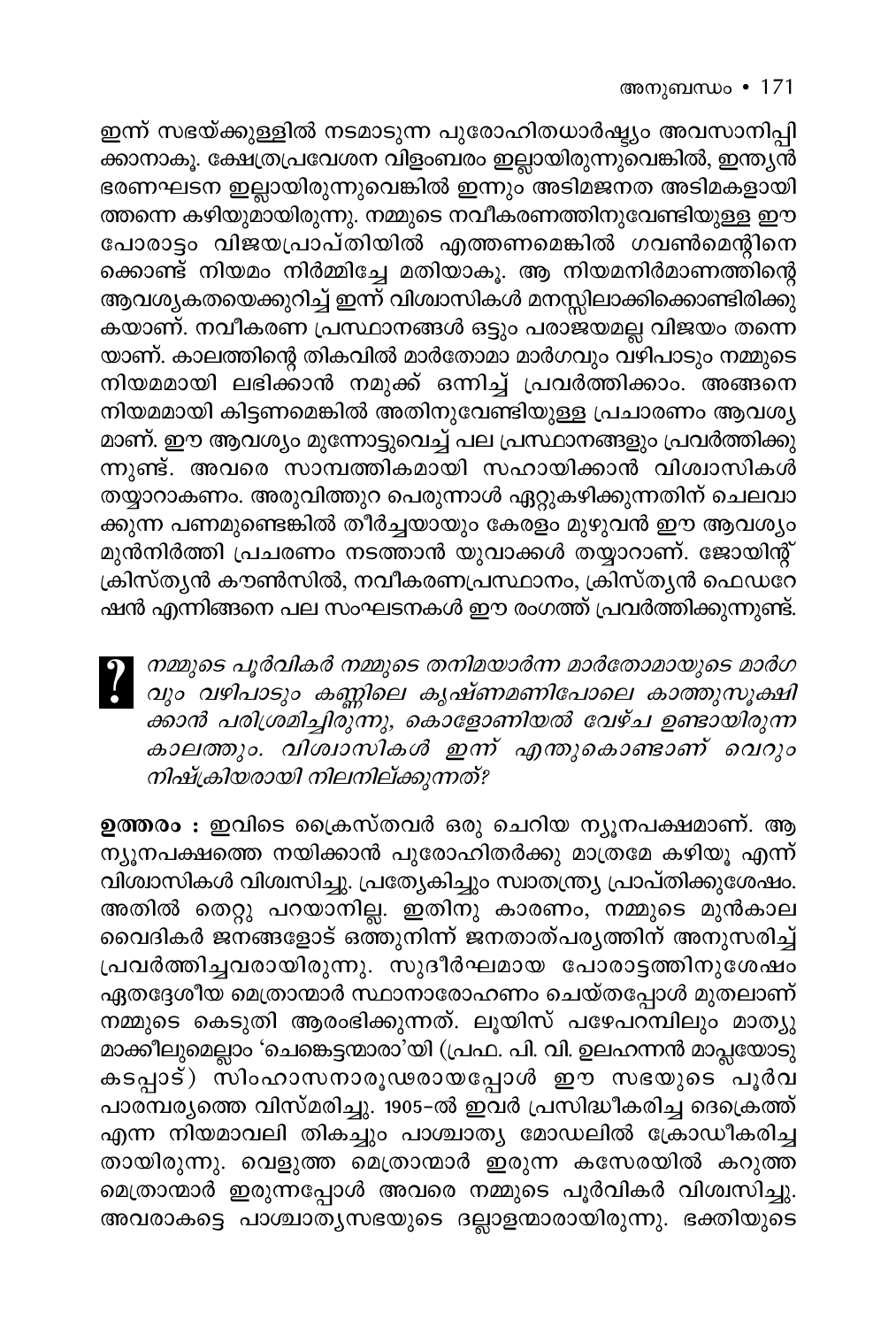പേരിൽ, വിശ്വാസത്തിന്റെ പേരിൽ നമ്മെ അടിമകളാക്കുന്ന അനേകം നിയമങ്ങൾ നിർമിച്ച് നമ്മളെ വഞ്ചിക്കുകയായിരുന്നു അവർ. മാർതോമാ യുടെ നിയമവും വഴിപാടുമെല്ലാം നിലനിർത്തുന്നതിനുവേണ്ടി പോരാടി യത് ഇവിടുത്തെ അത്മായരും വൈദികരുമായിരുന്നു. പാറേമ്മാക്കൽ ഗോവർണ്ണദോറിനും ഫാ. ജോസഫ് കരിയാറ്റിക്കും റോമാ യാത്രക്കു വേണ്ട പണം ഇവിടുത്തെ സഭാഭിമാനികളായ ക്രൈസ്തവരാണ് സ്വരൂ പിച്ചു നൽകിയത്. എന്നാൽ ഇന്ന് ഓപ്പൺ ടിക്കറ്റ് പോക്കറ്റിലിട്ടു കൊണ്ടാണ് നമ്മുടെ മെത്രാന്മാർ സഞ്ചാരം നടത്തുന്നത്. ക്ലേശമില്ല, എവിടെയും ചെന്നാൽ പിരിക്കാം. ഓരോ രൂപത സ്ഥാപിക്കുമ്പോഴും ക്രിസ്തുവിന്റെ സാമ്രാജ്യമിതാ വളരുന്നു എന്ന വ്യാജബോധം സൃഷ്ടിച്ച് ഇവർ പണം പിരിച്ചുകൊണ്ടിരുന്നു. നാം ഒറ്റപൈസപോലും ഈ മുതലാളിമാർക്ക് കൊടുക്കാതിരുന്നാൽ പ്രശ്നം തത്ക്കാലം ശമിക്കും. പ്**ൗരസ്തൃരെക്കുറിച്ച് സംസാരിക്കുകയും പാശ്ചാ**തൃമായതെല്ലാം സ്ഥീകരിക്കുകയും ചെയ്യുന്ന മെത്രാന്മാർക്ക് മാർതോമായുടെ മാർഗ്വും വഴിപാടും കേവലം അർഥശൂന്യമായ ഒരു മുദ്രാവാക്യം മാത്രമാണ്. റോമുമായി അടുത്തുനിന്ന് പാശ്ചാതൃരാജ്യങ്ങളിൽനിന്ന് പണം പിരിച്ച് ഇവിടെ വൻപള്ളികൾ സ്ഥാപിച്ച് രാജകീയതയുടെ നടചവിട്ടി കയറുക —<br>യാണ് നമ്മുടെ മെത്രാന്മാർ. അവർ പാശ്ചാത്യ മെത്രാന്മാരെപോലെ കിരീടം ധരിക്കുന്നു. കിരീടത്തിന്റെ ആകൃതിയിൽ മാത്രമേ വൃത്യാസ മുള്ളൂ. അരയിൽ ചുവന്ന കെട്ടുകെട്ടുന്നു. പാലിയം ധരിക്കുന്നു. റോമാ സാമ്രാജ്യത്തിന്റെ സേവകരായി ഇരിക്കുകയും മാർതോമായുടെ നിയമത്തെയും വഴിപാടിനെയുംകുറിച്ച് പ്രസംഗിക്കുകയും ചെയ്യുന്ന ഇവർ സത്യത്തിൽ കപടനാട്യക്കാരാണ്.

'സഭാനവീകരണം ഓശാനയിലൂടെ' എന്ന് ചിലർ പറയുമ്പോൾ 'സഭാനശീകരണം ഓശാനയിലൂടെ' എന്ന് മറ്റുചിലർ പറയുന്നു. അവരോടുള്ള സാറിന്റെ മറുപടി എന്ത്?

ഉത്തരം : സഭാനശീകരണം എന്നു പറയുമ്പോൾ ഇന്ന് നിലവിലിരി \_<br>ക്കുന്ന അക്രൈസ്തവമായ സംവിധാനത്തെ നശിപ്പിക്കുക എന്നതാ ണെങ്കിൽ അതു തന്നെയാണ് എന്റെ ലക്ഷ്യം. സഭയിൽ വേരൂന്നിയിരി ക്കുന്ന ഇത്തിക്കണ്ണി പറിച്ചുകളയാതെ സഭയ്ക്ക് സ്വയം വളരാൻ ആകില്ല. ഈ അധികാര ഇ്ത്തിക്കണ്ണികളെ നശിപ്പിക്കലാണ് എന്റെ പ്രഥമമായ കടമ.

| നമ്മുടെ മെത്രാന്മാർക്ക് വിശ്വാസികളോടുള്ള കടമകളെക്കാൾ രോമിനോടുള്ള വിധേയത്വമാണ് ഇന്ന് കൂടുതലായി കാണുന്നത്. സാറിന്റെ അഭിപ്രായത്തിൽ അതിനുള്ള കാരണമെന്ത്?

**ഉത്തരം :** കാനോൻ നിയമം അനുസരിച്ച് ഒരാൾ മെത്രാൻ ആകുമ്പോൾ തന്നെ റോമിലെ മാർപാപ്പായോട് വിധേയത്വം പ്രഖ്യാപിക്കുന്നു.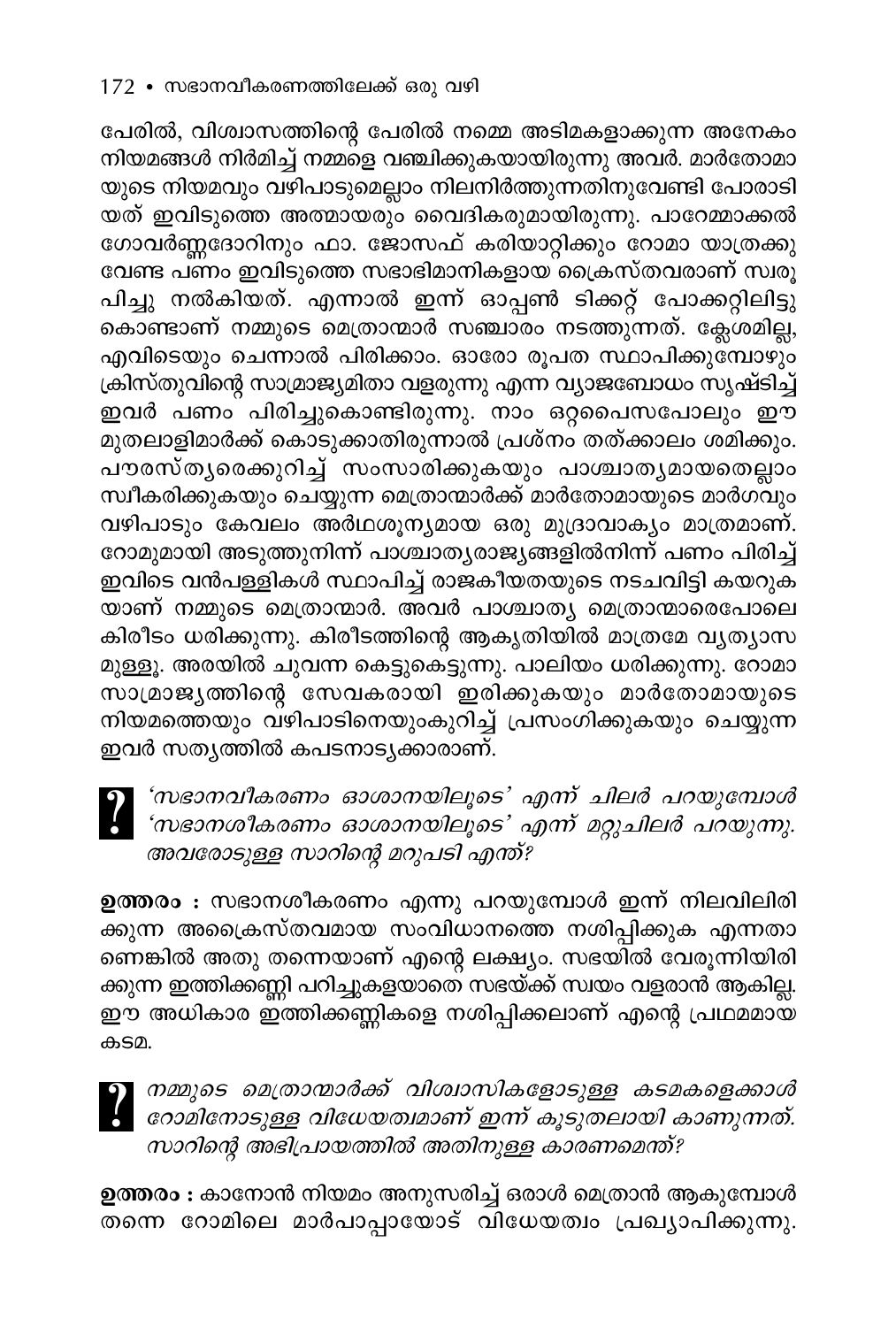ആ വിധേയത്വത്തിന് വിരുദ്ധമായി എന്തെങ്കിലും ചെയ്താൽ മെത്രാൻ സ്ഥാനം നഷ്ടപ്പെടും എന്നു തീർച്ച. ഒരു മെത്രാനും വിശ്വാസികളോട് വിധേയത്വം പ്രഖ്യാപിക്കാറില്ല. നാമാകട്ടെ റോമൻ മാർപാപ്പായോട് വിധേയത്വം പ്രഖ്യാപിച്ച മെത്രാന്മാരോട് വിധേയത്വം പ്രഖ്യാപിച്ച് ജീവി ക്കുന്ന അടിമകളാണ്. രൂപതയെയും വിശ്വാസികളെയും സ്ഥാപനങ്ങ ളെയും കൊള്ളയടിക്കാൻ തങ്ങൾക്ക് കഴിയണമെങ്കിൽ മെത്രാൻ സ്ഥാനം നിലനിർത്തണം. മെത്രാൻസ്ഥാനം മാർപാപ്പാ തന്നതാണ്. അതു മാർപാപ്പായ്ക്കുതന്നെ തിരിച്ചെടുക്കാമെന്ന് മെത്രാന്മാർക്കറിയാം. കൊച്ചി മെത്രാന് സംഭവിച്ചത് തങ്ങൾക്കും സംഭവിക്കുമോ എന്ന് അവർ ഭയപ്പെടുന്നു. മെത്രാൻസ്ഥാനം വച്ചുപുലർത്താൻ അല്മായന്റെ ആവശ്യ മില്ല. ധാരാളം സ്വത്ത് സഭയ്ക്കുണ്ട്. പിന്നെന്തിന് വിശ്വാസികളോട് വിധേയരാകണം. അവർക്ക് വിശ്വാസികളോട് ഒരു കടമയുമില്ല.



നമ്മുടെ മെത്രാന്മാരെ അവരുടെ ഇപ്പോഴത്തെ രാജപാതയിൽനിന്നു<br>മാറ്റി ദരിദ്രന്റെ ഇടവഴിയിലേയ്ക്ക് തിരിക്കാൻ നമുക്കെങ്ങനെ സാധിക്കും?

**ഉത്തരം :** ചർച്ച് ആക്ട് വരുകയും മെത്രാന് ശമ്പളം നിശ്ചയിക്കുകയും .<br>നമുക്കു നിയന്ത്രിക്കാൻ കഴിഞ്ഞേക്കാം.

| 2009-ൽ ജസ്റ്റിസ് വി. ആർ. കൃഷ്ണയ്യർ അധ്യക്ഷനായുള്ള നിയമ<br>| പരിഷ്കരണ കമ്മീഷൻ ക്രിസ്ത്യൻ സഭകളുടെ സ്വത്തുക്കൾ sอใออวกจิ coumel "The Kerala Christian Church Properties and Institutions Trust Bill 2009" എന്ന പേരിൽ ഒരു കരടുബിൽ കേരള *.................*<br>ഗവൺമെന്റിന് സമർപ്പിച്ചിട്ടുണ്ടല്ലോ. ഈ നിയമം പാസ്സായാൽ ക്രിസ്തൃന്ദ് സഭകൾ ക്കുള്ള പ്രയോജനം ഒന്ന് വിശദീകരിക്കാമോ?

ഉത്തരം : ഈ ബില്ല് വന്നാൽ സഭയിലെ ഇന്നത്തെ അതികേന്ദ്രീകൃ തമായ അധികാരകോട്ട തകരും. യേശു ജീവിച്ചിരുന്ന കാലത്തെ പുരോഹിതഗണത്തിന്റെ അതേ സരണിയിലാണ് നമ്മുടെ മെത്രാന്മാർ .<br>ഇപ്പോൾ ചലിക്കുന്നത്. പുരോഹിതർ ഇസ്രായേലിന്റെ മേൽ കെട്ടിവെച്ച കൈയാമം യേശു വെട്ടിക്കളഞ്ഞു. ചർച്ച് ആക്ട് എന്ന ഒരു നിയമം ഉണ്ടാ യാൽ വിശ്വാസികളോട് വിധേയരായിരിക്കാൻ മെത്രാന്മാരും പുരോഹി തരും തയ്യാറാകും. ഇന്ന് പുരോഹിതരാകുന്ന ഒരു നല്ല് ശതമാനം ആളുകളും വൈദികവൃത്തിയെ ഒരു പ്രഫഷനായിട്ടാണ്്കാണുന്നത് (ജീവിതമാർഗം). ആരാലും നിയന്ത്രിക്കാതെ കോടാനുകോടി രൂപ കൈകാര്യം ചെയ്യാൻ മെത്രാനും മെത്രാനോട് അടുത്തു നിൽക്കുന്ന പുരോഹിതർക്കും ഇന്നു കഴിയും. ഈ വ്യവസ്ഥ അവസാനിച്ചേ മതി യാകൂ. സാമ്പത്തിക ഭരണം തെരഞ്ഞെടുക്കപ്പെട്ട പ്രതിനിധികളുടെ പേരിലാകുമ്പോൾ വിശാസികളെ സേവിക്കാതെ പുരോഹിതർക്ക് അപ്പം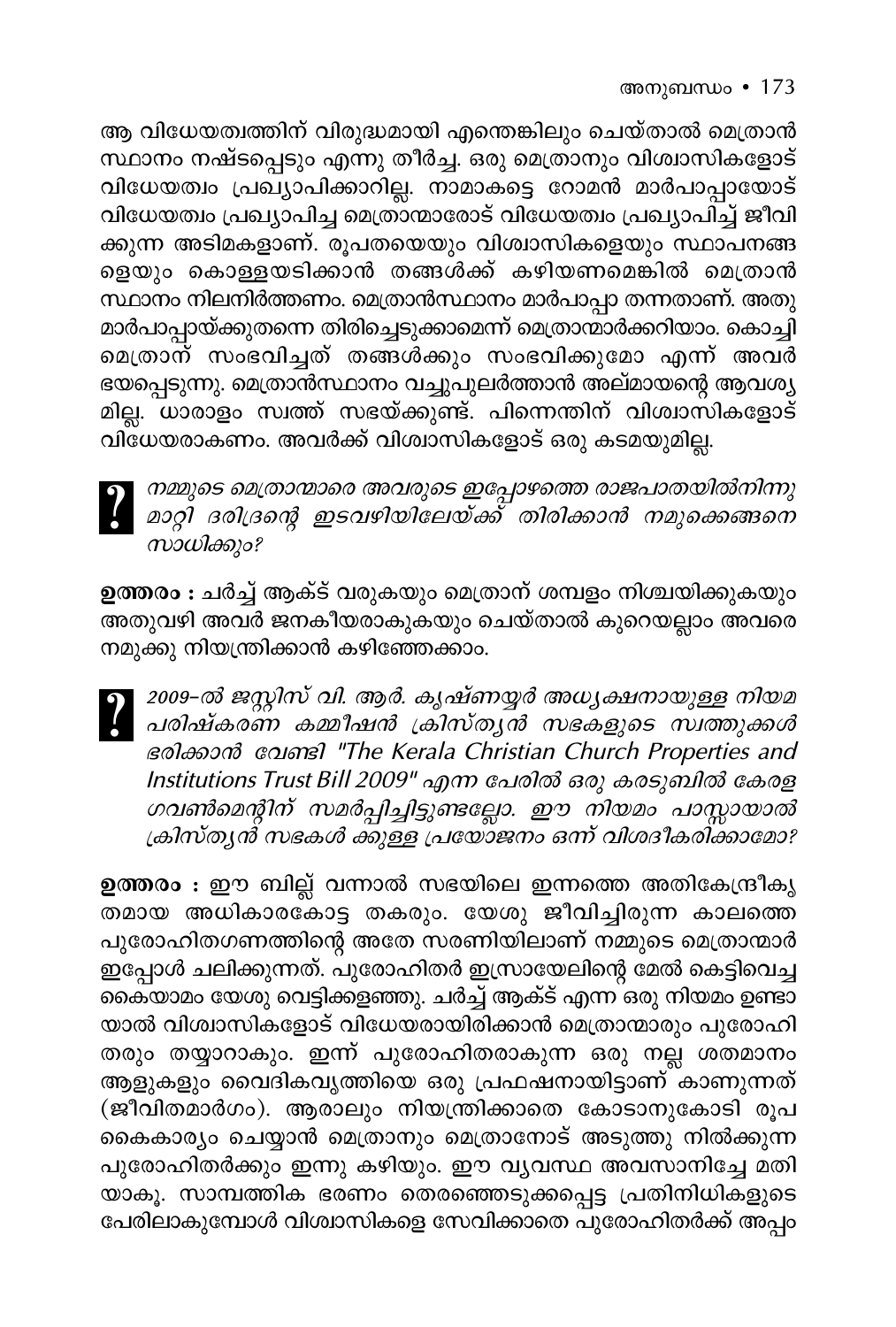ഭക്ഷിക്കാൻ കഴിയില്ല എന്ന അവസ്ഥവരും. അപ്പോൾ നമ്മുടെ സഭ കൂടുതൽ ശക്തമാകും.

നമ്മുടെ സഭകൾക്കു പറ്റിയ ഏറ്റവും വലിയ അപകടം ബൈബിളിൽ യേശു നല്കിയ കല്പനകൾ ലംഘിച്ചു എന്നുള്ളതാണ്. അവിടുന്ന് അർഥശങ്കക്കിടയില്ലാതെ പറഞ്ഞു: "ഭൂമിയിലെ നിക്ഷേപങ്ങൾ നിന ക്കായി സംഭരിച്ചുവയ്ക്കരുത്. മാമോനെയും ദൈവത്തെയും ഒരുമിച്ച് ആരാധിക്കരുത്." ഇന്ന് ഈ കല്പന പൂർണമായും ലംഘിച്ചുകൊണ്ടാണ് മെത്രാന്മാർ സഭയെയും മാമോനെയും ആരാധിക്കുന്നത്. അതു മനസ്സിലാ ക്കണമെങ്കിൽ മത്തായിയുടെ സുവിശേഷം 5-ാം അധ്യായവും 23-ാം അധ്യായവും പ്രാർഥനാപൂർവം വായിക്കണം. യേശുവിന്റെ കാലത്ത് നിലവിൽനിന്ന പൗരോഹിതൃാധികാരങ്ങളെ യേശു നിരാകരി ച്ചതുപോലെ നമ്മളും നിരാകരിച്ചേ മതിയാകൂ.

കേരളത്തിൽ ഇന്ന് ഇരുപതിലധികം സഭാ നവീകരണ സംഘടന കളുണ്ട്. ഈ സംഘടനകൾക്ക് പള്ളികളുടെ സാമ്പത്തിക ഭരണം, ആരാധനക്രമം, ശിക്ഷണം തുടങ്ങിയ കാര്യങ്ങളിൽ ക്രിയാത്മക മായി എന്തു ചെയ്യാൻ സാധിക്കും? സാറിന്റെ അനുഭവജ്ഞാനം വച്ചുകൊണ്ട് അവർക്കുള്ള മാർഗനിർദേശം എന്തെന്നറിഞ്ഞാൽ കൊള്ളാം.

ഉത്തരം : പ്രഥമവും പ്രധാനവുമായി സഭാനവീകരണപ്രസ്ഥാനത്തെ –<br>ഒരു രാഷ്ട്രീയ പ്രസ്ഥാനമായി കാണാതിരിക്കുക. യേശു കാണിച്ചുതന്ന പാതയിലൂടെ മെത്രാന്മാരെയും പുരോഹിതരെയും നടത്തണമെങ്കിൽ നാം ആ പാതയിലൂടെതന്നെ നടന്നേ മതിയാകൂ. മാറ്റങ്ങൾ രണ്ടു വിധത്തിലു ണ്ടാകാം. ഒന്ന് സമൂഹം മാറുമ്പോൾ വ്യവസ്ഥാപിത ഘടനയും മാറും. മറ്റൊന്ന് വ്യവസ്ഥാപിത ഘടന മാറുമ്പോൾ സമൂഹവും മാറും. കത്തോ ലിക്കസഭയെ സംബന്ധിച്ചിടത്തോളം വൃവസ്ഥാപിത ഘടനയാണ് സമൂഹത്തെ നിയന്ത്രിക്കുന്നത്. ഈ വൃവസ്ഥാപിത ഘടന ക്രിസ്തു വിന്റെ പഠനങ്ങൾക്ക് വിപരീതമാണെന്ന് ജനങ്ങളെ കാണിച്ചു കൊടു് ക്കണ്ം. അങ്ങനെ ഈ ഘടന മാറണം. ഘടന മാറണമെങ്കിൽ നിയമ ങ്ങൾ ഉണ്ടാകണം. ആ നിയമത്തിനുവേണ്ടിയാണ് ഇനിയങ്ങോട്ട് നാം പ്രവർത്തിക്കേണ്ടത്. എല്ലാ രാഷ്ട്രീയ പാർട്ടികളും ഇത്തരം ഒരു നിയമ നിർമാണം 'കൊള്ളാം' എ്ന്നു പറയുന്നുണ്ടെങ്കിലും അവരാരും മുന്നോട്ടു വന്ന് നിയമനിർമാണം നടത്താൻ തയ്യാറാകുകയില്ല. ഇത്തരം ഒരു നിയമ ത്തിന്റെ ആവശ്യത്തെക്കുറിച്ച് ജനങ്ങളെ ബോധ്യപ്പെടുത്തി വ്യാപകമായ തോതിൽ സഭയെ 'യേശുവിൽ നവീകരിക്കാ'നുള്ള യജ്ഞമാണ് ഇപ്പോൾ നടന്നുകൊണ്ടിരിക്കുന്നത്. പുരോഹിത<sup>്</sup>നേതൃത്വത്തിൽ — പ<br>അനേകം നവീകരണധ്യാനങ്ങൾ ഇപ്പോൾ നടക്കുന്നുണ്ട്. ഈ ധ്യാനങ്ങ ളുടെയെല്ലാം ലക്ഷ്യം വ്യക്തിയെ നന്നാക്കലാണ്. കത്തോലിക്ക സഭ യുടെ രാജകീയ ഘടനയാണ് ഇന്നു മാറേണ്ടത്. ഈ രാജകീയ ഘടന